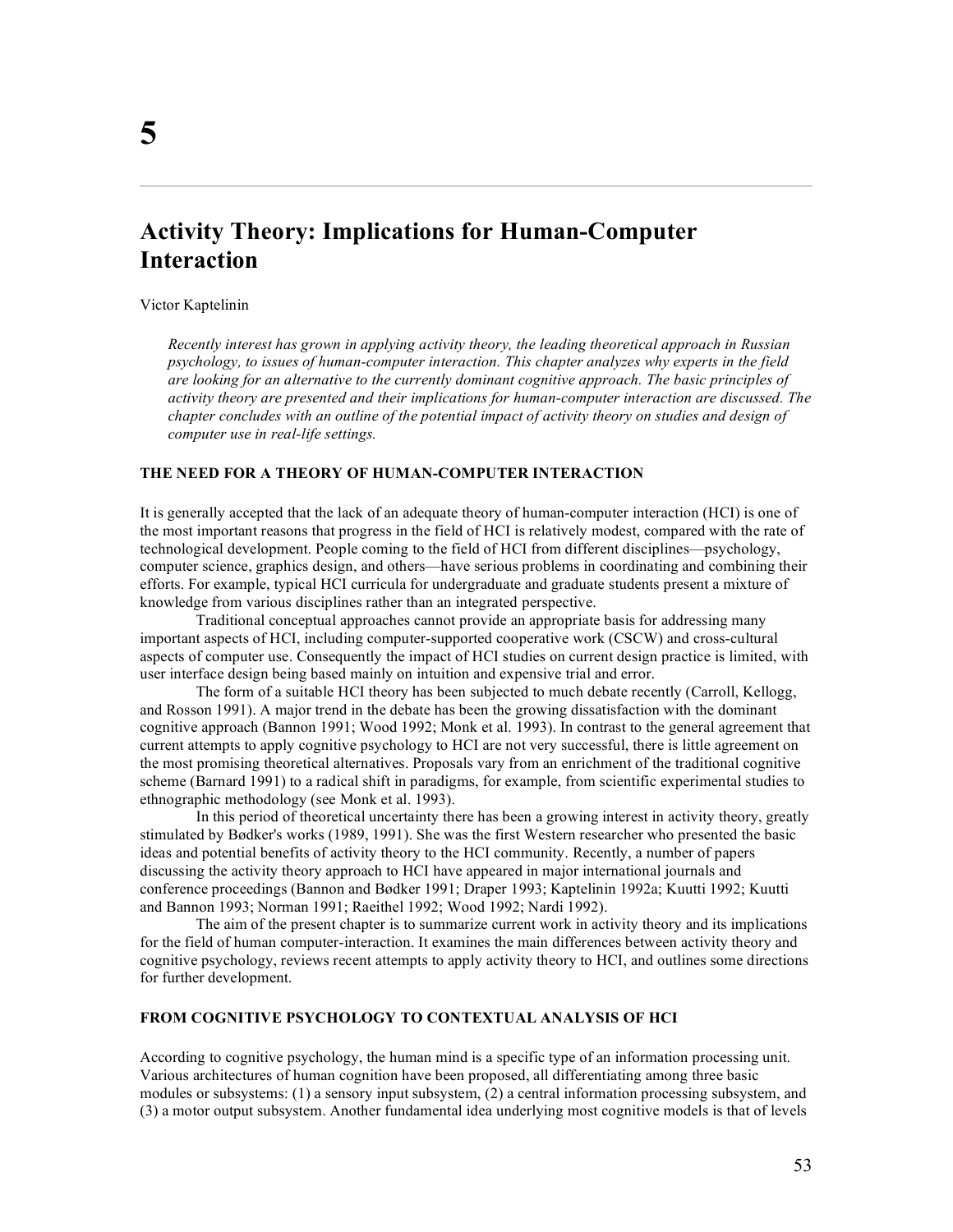of processing. Essentially this is the dimension of concreteness-abstractness. Input and output represent low levels of human information processing since they deal with the ``raw'' data of external reality. Higher-level processing provides identification and classification of these data, as well as their assimilation into mental representations, understanding, analysis, decision making, and so forth. For a specific action to be made, abstract goals and strategies must be formulated in a concrete form. In other words, the information is processed in both directions: from reality to models and from models to reality.

The theoretical constructs of cognitive psychology have direct analogies in computer science, and the difference in terminology used in these two disciplines is minimal, which was a major factor contributing to the dominant role of cognitive psychology in HCI.

From the traditional cognitive point of view, the HCI system is composed of two information processing units, the human being and the computer, so that the output of one unit enters the other's input, and vice versa. In other words, human-computer interaction can be described as an information processing loop (figure 5.1). The advantages of this scheme are rather obvious. First, it provides a coherent description of the whole system of human-computer interaction within the information processing framework. Second, it structures the problem space of HCI in a useful way. Aspects of human-computer interaction, such as presentation of the information to the user, the user's perceptions, mental models, the user's control of the system, input devices, and user interface versus functionality of the system, can be easily located within this scheme.

The idea of levels of processing has also influenced studies of HCI. For instance, many researchers were influenced by the hierarchical structure of the human-computer interface proposed by Moran (1981). He identified five levels: the task level, the semantic level, the syntactic level, the level of interaction, and the level of physical devices. This structure is explicitly design oriented; it is supposed to support an analogy with top-down programming in user interface design.

It appears that cognitive psychology can be successfully applied to a number of HCI problems. However, this approach has some limitations. An important one is that the ``ecological validity'' of cognitive psychology is questionable (Neisser 1976).

The information processing loop is closed, so it is difficult to take into consideration the phenomena that exist outside it. It is obvious, however, that human-computer interaction can be understood only within a wider context. People use computers to create documents, to communicate with others, and for other purposes, but the main reason is that they seek to achieve some goals that are meaningful beyond actual computer use. Essentially, the ``task level,'' according to the hierarchy proposed by Moran (1981), is supposed to put computer use into the right global context. Yet the relevant concepts and procedures were not articulated by Moran specifically enough, and HCI models based on his ideas (Nielsen 1986; Clarke 1986) are just models of the closed information processing loop (or a hierarchy of virtual loops).

There is an emerging consensus that the cognitive approach to HCI may be limited. It does not provide an appropriate conceptual basis for studies of computer use in its social, organizational, and cultural context, in relation to the goals, plans, and values of the user or in the context of development. In consequence, current studies of HCI that concentrate not only on the low-level events of computer use but on the higher-level events as well (Grudin 1990) require an appropriate theoretical framework in which to analyze the context of computer use.

Among the several candidate approaches, including situated action models and distributed cognition, activity theory (see Nardi, this volume, chapter 4) holds the best conceptual potential for studies of human-computer interaction.

#### **BASIC PRINCIPLES OF ACTIVITY THEORY**

The general philosophy of activity theory can be characterized as an attempt to integrate three perspectives: (1) the objective, (2) the ecological, and (3) the sociocultural. Like cognitive psychology, and unlike some other approaches in psychology, activity theory tends to be a ``real,'' that is, a ``natural sciencelike,'' theory. Like Piaget's (1950) and J. J. Gibson's (1979) approaches, and unlike traditional cognitive psychology, activity theory analyzes human beings in their natural environment. Moreover, activity theory takes into account cultural factors and developmental aspects of human mental life (Bødker 1991; Leont'ev 1978, 1981; Wertsch 1981).

The most fundamental principle of activity theory is that of the unity of consciousness and activity. ``Consciousness'' in this expression means the human mind as a whole, and ``activity'' means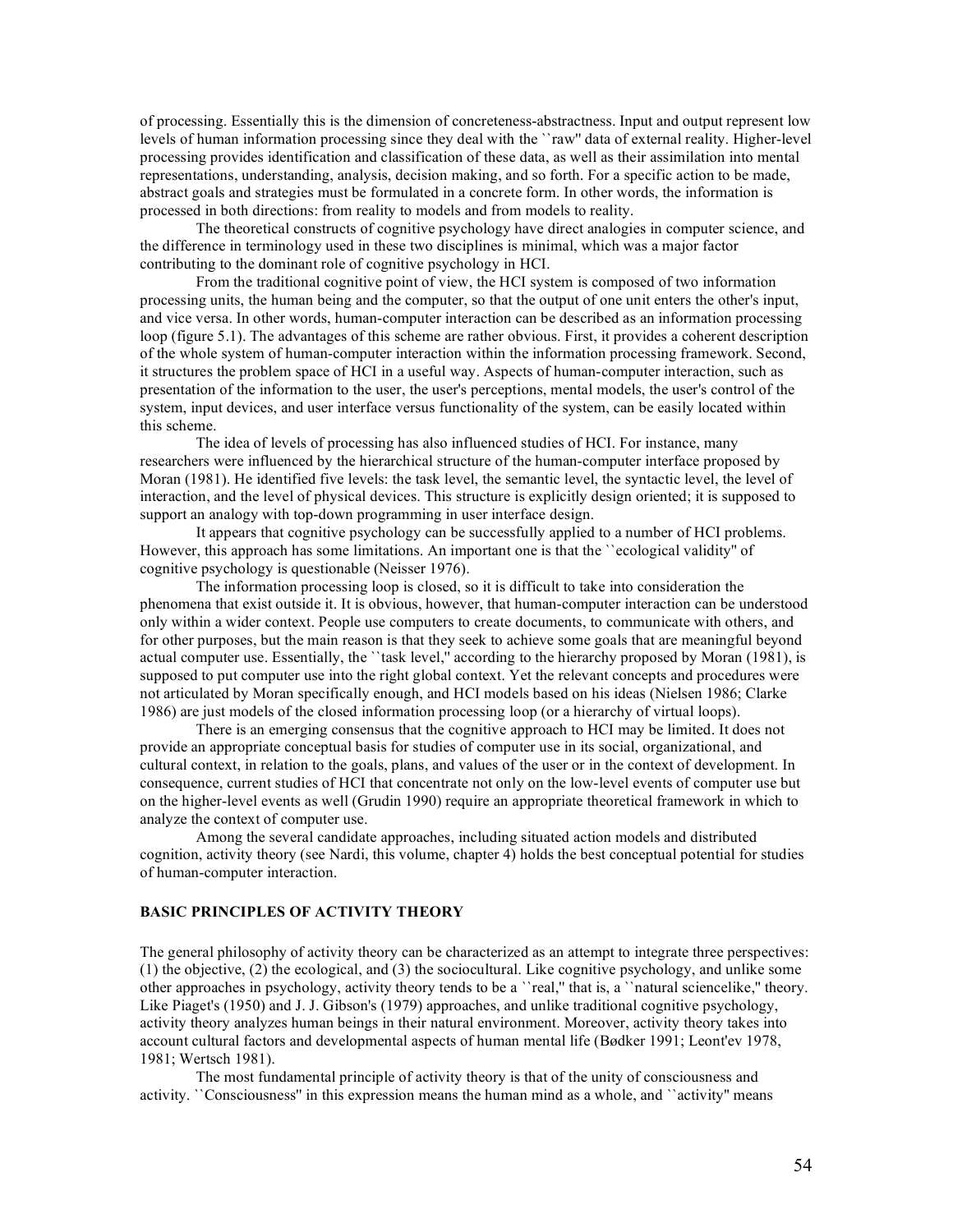human interaction with the objective reality. This principle, therefore, states that the human mind emerges and exists as a special component of human interaction with the environment. Mind is a special ``organ'' that appears in the process of evolution to help organisms to survive. Thus, it can be analyzed and understood only within the context of activity.

The next principle is object-orientedness. This principle specifies the activity theory approach to the environment with which human beings are interacting. Unlike Piaget and Gibson, activity theorists consider social and cultural properties of the environment to be as objective as physical, chemical, or biological ones. These properties exist regardless of our feelings about them. ``The object is a book'' is no less an objective property of a thing than ``the surface of the object mostly reflects the light of the red spectrum" (that is, that the object is 'red").

So human beings live in an environment that is meaningful in itself. This environment consists of entities that combine all kinds of objective features, including the culturally determined ones, which, in turn, determine the way people act on these entities. The principle of object-orientedness is an obvious contrast to the assumption behind the cognitive approach that the human mind contacts reality only through low-level input-output processes.

The third basic principle of activity theory is the hierarchical structure of activity. Activity theory differentiates between processes at various levels (or, rather, groups of levels), taking into consideration the objects to which these processes are oriented. *Activities* are oriented to motives, that is, the objects that are impelling by themselves. Each motive is an object, material or ideal, that satisfies a need. *Actions* are the processes functionally subordinated to activities; they are directed at specific conscious goals. According to activity theory, the dissociation between objects that motivate human activity and the goals to which this activity is immediately directed is of fundamental significance. Actions are realized through *operations* that are determined by the actual conditions of activity.

The importance of these distinctions is determined by the ecological attitude of activity theory. In a real-life situation, it is often necessary to predict human behavior. For this purpose it is of critical importance to differentiate among motives, goals, and conditions. In particular, people behave differently in different situations of frustration. When operations are frustrated (that is, familiar conditions are changed), people often do not even notice and automatically adapt themselves to the new situation. When a goal is frustrated, it is necessary to realize what to do next and to set a new goal. This is often done without much effort and without any negative emotion. Also, it is possible to predict what the new goal will be, provided that the motive remains the same. But when a motive is frustrated, people are upset, and their behavior is most unpredictable.

In consequence, to understand and to predict the changes of people's behavior in different situations, it is necessary to take into account the status of the behavior in question: is it oriented to a motive, a goal, or actual conditions? This is why activity theory differentiates among activities, actions, and operations. The criteria for separating these processes are whether the object to which the given process is oriented is impelling in itself or is auxiliary (this criterion differentiates between activities and actions), and whether the given process is automatized (this criterion differentiates between actions and operations).

The fourth principle of activity theory, that of internalization-externalization (Vygotsky 1978), describes the mechanisms underlying the originating of mental processes. It states that mental processes are derived from external actions through the course of internalization.

The concept of internalization was also introduced by Piaget, but the meaning of this concept within activity theory is somewhat different. According to Vygotsky (1978), internalization is social by its very nature. The range of actions that can be performed by a person in cooperation with others comprises the so-called ``zone of proximal development.'' In other words, the way human beings acquire new abilities can be characterized as ``from *inter-subjective* mental actions to *intra-subjective* ones.'' The opposite process of internalization is externalization. Mental processes manifest themselves in external actions performed by a person, so they can be verified and corrected, if necessary.

The fifth principle is mediation. Human activity is mediated by a number of tools, both external (like a hammer or scissors) and internal (like concepts or heuristics). These tools specify their modes of operation, that is, those developed over the history of society. The use of these culture-specific tools shapes the way people act and, through the process of internalization, greatly influences the nature of mental development. Tools are thus the carriers of cultural knowledge and social experience. Tool mediation is no less an important source of socialization than formal education is.

The mechanism underlying tool mediation is the formation of ``functional organs,'' the combination of natural human abilities with the capacities of external components—tools—to perform a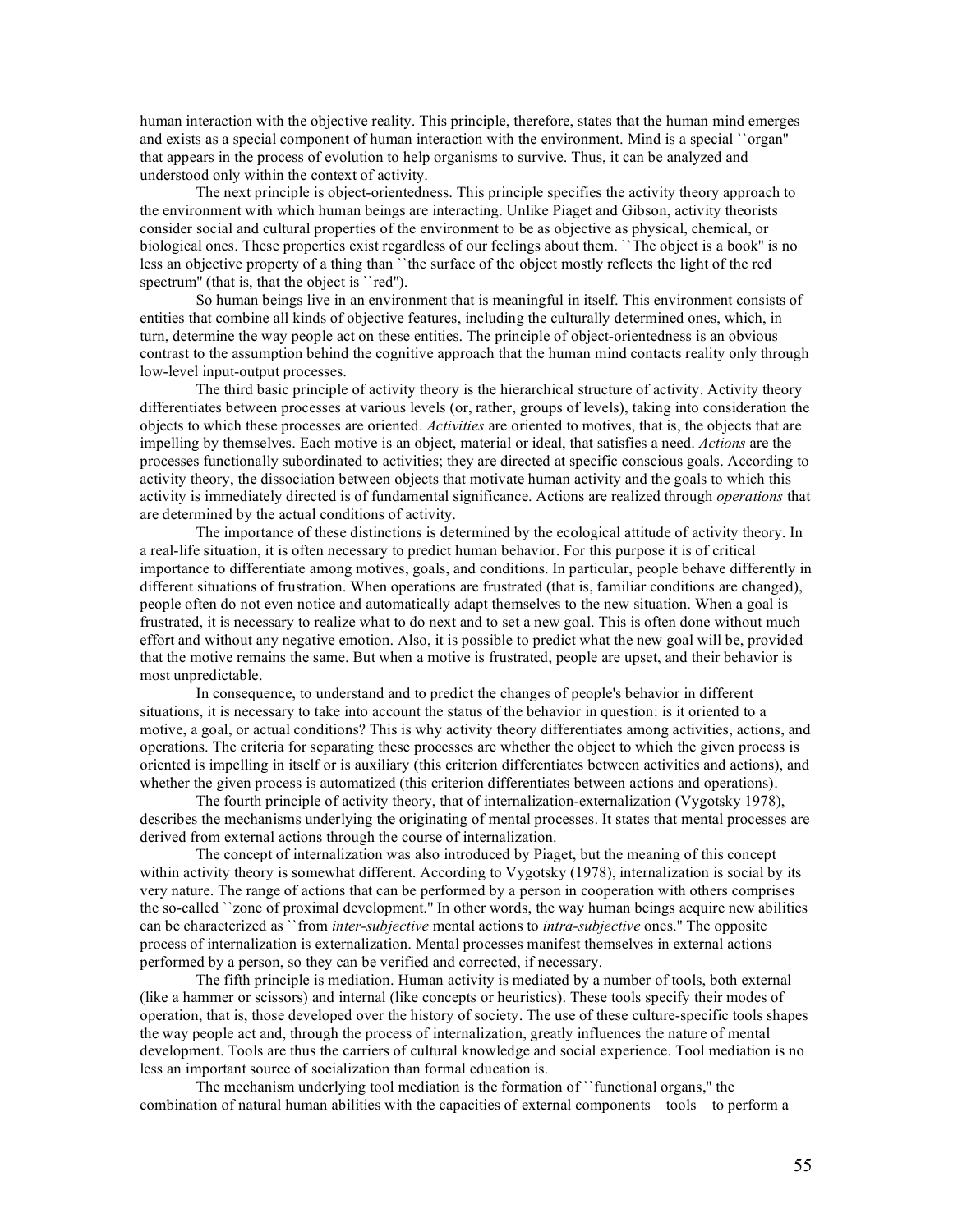new function or to perform an existing one more efficiently. For example, human eyes equipped with glasses compose a functional organ that provides better vision.

The last (but not least!) principle is the principle of development. According to activity theory, to understand a phenomenon means to know how it developed into its existing form. The principle of development gives an opportunity to conduct thorough, scientific analysis of complex phenomena while avoiding mechanistic oversimplifications.

These principles are not isolated ideas. They are closely interrelated; the nature of activity theory is manifested in this set of principles taken as an integrated whole.

# **ACTIVITY THEORY AND HUMAN-COMPUTER INTERACTION**

According to activity theory, the computer is just another tool that mediates the interaction of human beings with their environment. The only way to come to an adequate understanding of human-computer interaction is to reconstruct the overall activity of computer use. As Kuutti (1992) argued, activity provides a ``minimal meaningful context'' for human-computer interaction. The questions that arise when computer use is considered from the point of view of activity theory are the following: What is the hierarchical level of human-computer interaction within the structure of activity? Does computer use correspond to the level of particular activities, to the level of actions, or to the level of operations? Which tools, other than computerized tools, are available to the user? What is the structure of social interactions surrounding computer use? What are the objectives of computer use by the user, and how are they related to the objectives of other people and the group or organization as a whole?

These questions may seem to be too global and loosely related to the practice of user interface evaluation and design. However, when these questions are ignored, undesirable consequences may follow; for example, there may be a low level of software usability (Grudin 1991a, 1991b) or software not suited to a specific culture (Borgman 1992).

Another general idea directly relevant to the field of human-computer interaction is that of development. The importance of analyzing computer use within a developmental context is relevant to both the individual level and the group or organizational level. An assimilation of new technologies causes new tasks to emerge (the so-called task-artifact cycle, according to Carroll, Kellogg, and Rosson 1991). A possible way to cope with unpredictable structural changes in a user's activity is to support users in customizing the system according to their current needs (Henderson and Kyng 1991). Yet this is not a universal solution because users often need substantial assistance even in formulating their own needs. Thus, a conceptual analysis of the basic factors and regularities of organizational development is needed to predict this development and to provide an efficient use of information technologies.

The development of individual expertise is also an important factor that is not adequately addressed by the cognitive approach. Cognitive models of skill acquisition, based on ideas of procedural knowledge compilation or chunking, have trouble accounting for the qualitative changes that cognitive skills undergo in the process of development (Kaptelinin 1992b). Yet these very transformations can be studied and predicted from the standpoint of Bernshtein's (1967) theory, which is usually closely associated with activity theory.

The tool mediation perspective suggests a structure for human-computer interaction that is radically different from the information processing loop. The components of the structure should be not only the user and the computer but also the object the user is operating on through the computer application and the other people with whom the user is communicating (Bødker 1991).

The tool mediation perspective means that there are actually two interfaces that should be considered in any study of computer use: the human-computer interface and the computer-environment interface (figure 5.2).

Interface in the traditional sense is not only a border separating two entities but also a link that provides the integration of a computer tool into the structure of human activity. The mechanisms underlying this integration can be understood from the point of view of activity theory as the formation of a functional organ. It means therefore, that computer applications are the extensions of some precomputer human abilities. One of the most important functions of computer tools in the structure of human activity seems to be the extension of the cognitive structure referred to within activity theory as the internal plane of actions (IPA). The equivalent of the IPA within the cognitive tradition is the mental space where mental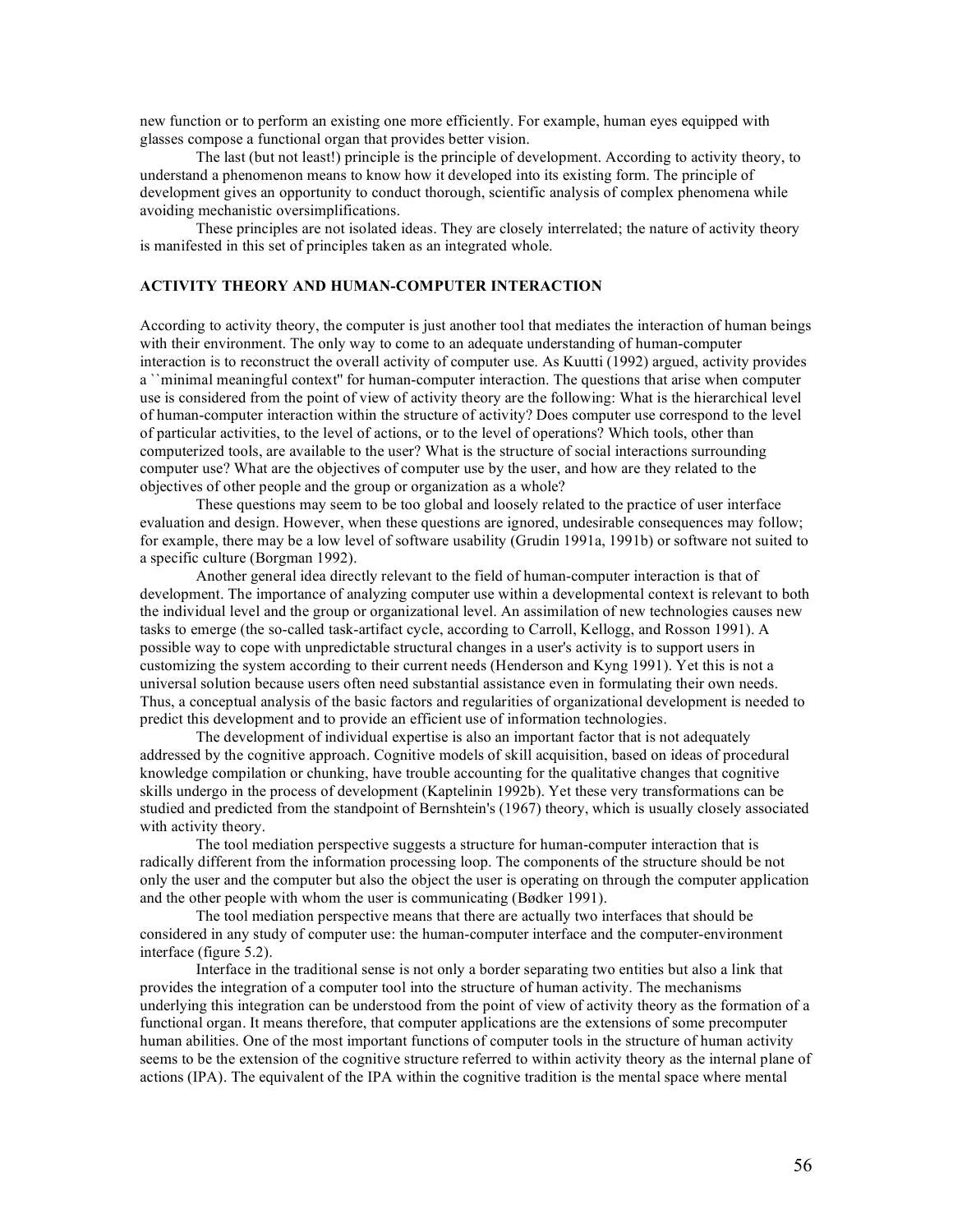models are located. Its function is to simulate potential outcomes of possible events before making actions in reality.

In sum, activity theory provides a wider theoretical basis for studies of human-computer interaction than does cognitive psychology. It can take account of social interactions and cultural factors, the developmental aspects, and higher-level goals and values. At the same time, this conceptual framework does not reject the experimental results and techniques accumulated within the cognitive tradition. According to Michael Cole, ``U.S. standard cognitive psychology is a reduced subset of a culturalhistorical activity approach—without realizing it" (Cole, personal communication, October 1992). Actually, if we compare the information processing loop (figure 5.1) and the tool mediation scheme (figure 5.2), we can see that the former can easily be placed in the context of the latter.

## **PROSPECTS FOR THE FUTURE**

One fundamental difficulty related to building up a theory of human-computer interaction is the changing nature of the subject matter of the study. In contrast to physical laws, the laws of human-computer interaction are not necessarily invariant over time. When the current methods, styles, and standards are used, the results are inevitably obsolete soon after they are formulated. Activity theory puts HCI into the context of basic, invariant principles underlying human activity, so it provides a better chance for creating a theoretical framework that has a predictive potential.

Attempts to apply activity theory to the field of HCI have been made only recently. In my view, there are good reasons to expect more tangible results from activity theory in the coming years. First, I believe a new model of human-computer interaction will replace the information processing loop underlying the cognitive approach. This model will identify and present in a thorough way the most important aspects of computer use by individuals and by groups and organizations. This model will, I hope, provide various parties involved in the study and design of human-computer interaction with a framework that can make their mutual understanding and cooperation more efficient.

Activity theory can influence the methodology, analysis, and evaluation of human-computer interaction. Bødker's results (this volume) can be considered a first step toward the development of methods that provide the opportunity to organize appropriate field observations or laboratory studies and to obtain valid and reliable data relevant to real-life contexts.

Finally, activity theory can make an important impact on the development of design support tools. The design of a new interactive system involves the design of a new activity—individual or organizational. However, even the perfect design of an ideal activity does not guarantee the success of a system. The transformation of an activity from an initial to a target state can be difficult and even painful. Activity theory can be used to develop a representational framework that will help designers to capture current practice and build predictive models of activity dynamics. Such conceptual tools would enable designers to achieve appropriate design solutions, especially during the early phases of design.

## **ACKNOWLEDGMENTS**

I would like to thank Mike Oaksford, Donald Day, and Kirsten Foot for valuable comments on an earlier draft of this chapter.

## **NOTE**

This chapter is a revised version of a paper that appeared in *Proceedings of NATO Advanced Study Institute on Basics of Man-Machine Communication for the Design of Education Systems*, eds., M. Brouwer-Janse and T. Harrington (Amsterdam: Springer-Verlag, 1993). It is used with permission of the publisher.

## **REFERENCES**

Bannon, L. (1991) From human factors to human actors: The role of psychology and human computer interaction studies in system design. In J. Greenbaum and M. Kyng, eds., *Design at Work: Cooperative Design of Computer Systems*. Hillsdale, NJ: Lawrence Erlbaum.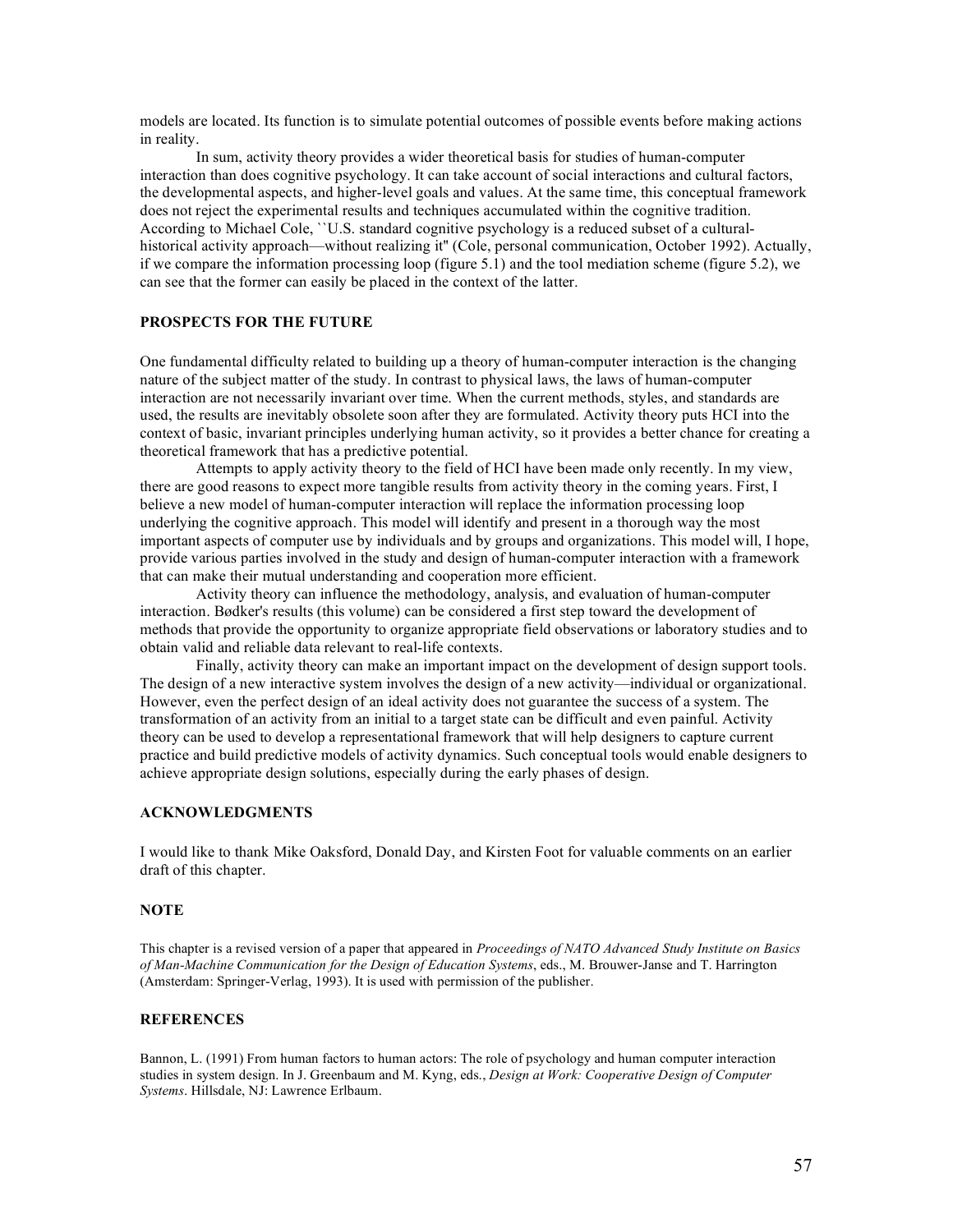Bannon, L., and Bødker, S. (1991). Beyond the interface: Encountering artifacts in use. In J. Carroll, ed., *Designing Interaction: Psychology at the Human-Computer Interface*. Cambridge: Cambridge University Press.

Barnard, P. (1991). Bridging between basic theories and the artifacts of human computer interaction. In J. Carroll, ed., *Designing Interaction: Psychology at the Human-Computer Interface*. Cambridge: Cambridge University Press..

Bernshtein, N. (1967). *The Co-ordination and Regulation of Movements*. Oxford: Pergamon Press.

Bødker, S. (1989). A human activity approach to user interfaces. *Human Computer Interaction* 4.

Bødker, S. (1991). *Through the Interface: A Human Activity Approach to User Interface Design*. Hillsdale, NJ: Lawrence Erlbaum.

Borgman, C. (1992). Cultural diversity in interface design. *SIGCHI Bulletin* (October).

Carroll, J., Kellogg, W., and Rosson, M. (1991). The task-artifact cycle. In J. Carroll, ed., *Designing Interaction: Psychology at the Human-Computer Interface*. Cambridge: Cambridge University Press.

Clarke, A. (1986). A three level human-computer interface model. *International Journal of Man-Machine Studies* 24.

Draper, S. (1993). Activity theory: The new direction for HCI? *International Journal of Man-Machine Studies* 37(6):812–821.

Gibson, J. J. (1979). *The Ecological Approach to Visual Perception*. Boston: Houghton Mifflin.

Grudin, J. (1990). The computer reaches out: The historical continuity of interface design. In *Proceedings of CHI'90*, Seattle, Washington.

Grudin, J. (1991a). Interactive systems: Bridging the gaps between developers and users. *Computer* (April).

Grudin, J. (1991b). Utility and usability: Research issues and development contexts. In *Proceedings of the 1st International Moscow HCI'91 Workshop*. Moscow: ICSTI.

Henderson, A., and Kyng, M. (1991). There's no place like home: Continuing design in use. In J. Greenbaum and M. Kyng, eds., *Design at Work: Cooperative Design of Computer Systems*. Hillsdale, NJ: Lawrence Erlbaum.

Kaptelinin, V. (1992a). Human computer interaction in context: The activity theory perspective. In J. Gornostaev, ed., *Proceedings of EWHCI'92 Conference*. Moscow: ICSTI.

Kaptelinin, V. (1992b). Can mental models be considered harmful? In *Proceedings of CHI'92*. Short talks and posters. Monterey, Calif.: CA: ACM.

Kuutti, K. (1992). HCI research debate and activity theory position. In J. Gornostaev (ed.), *Proceedings of the EWHCI'92 Conference*. Moscow: ICSTI.

Kuutti, K., and Bannon, L. (1993). Searching for unity among diversity. In *INTERCHI'93 Conference Proceedings*. Amsterdam: ACM.

Leont'ev, A. (1978). *Activity, Consciousness, and Personality*. Englewood Cliffs, NJ: Prentice-Hall.

Leont'ev, A. (1981). *Problems of the Development of Mind*. Moscow: Progress.

MacLean, A., Young, R., Belotti, V. and Moran, T. (1991). Questions, options, and criteria: Elements of design space analysis. *Human-Computer Interaction* 6.